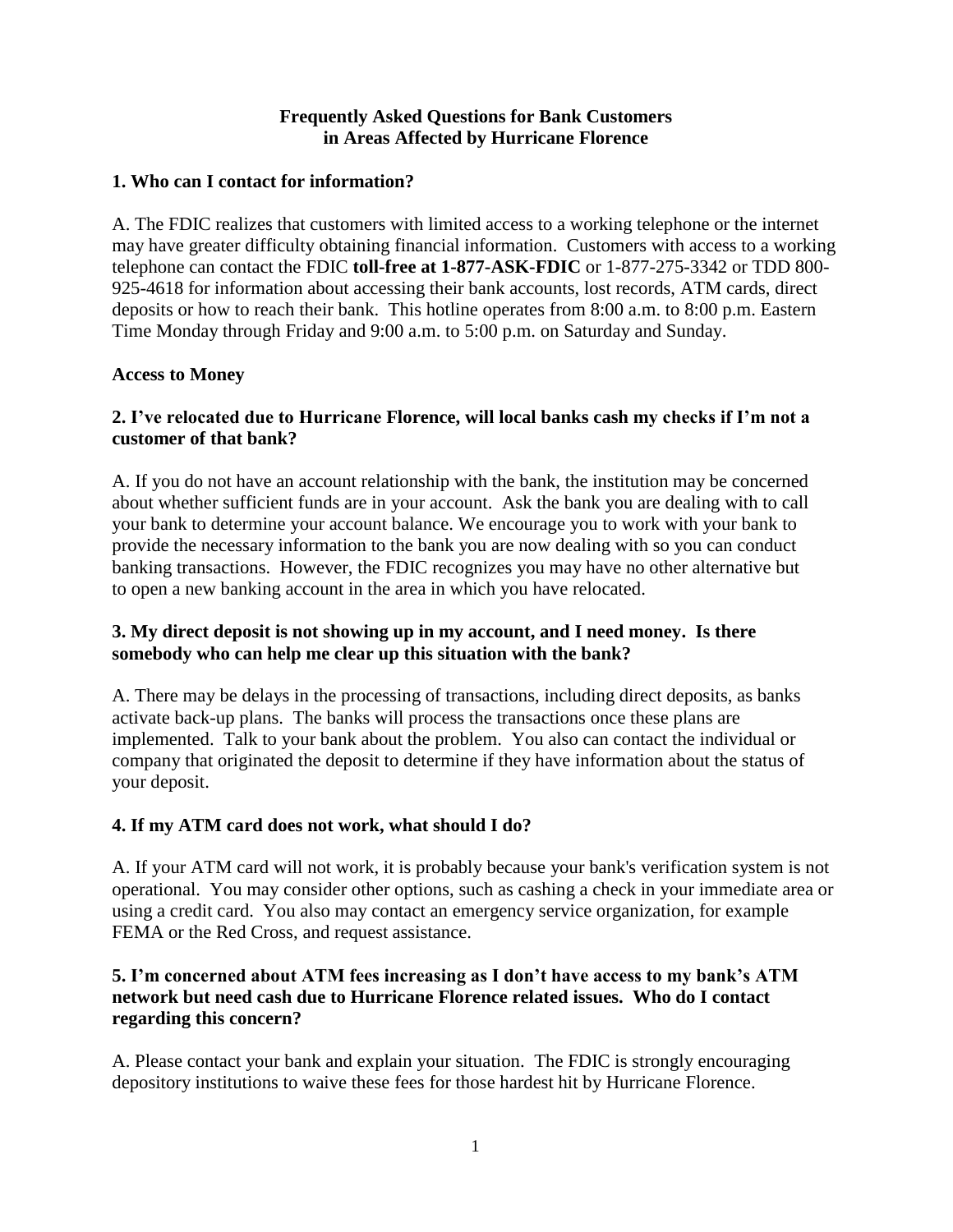# **6. How will I get my Social Security check?**

A. Contact the Social Security Administration (SSA) or go to any open Social Security office for instructions or information regarding SSA assistance programs. To find an open office, call the SSA at 1-800-772-1213 or TDD at 1-800-325-0778 between 7:00 a.m. and 7:00 p.m. Monday through Friday. The FDIC is encouraging banks to assist customers impacted by Hurricane Florence by honoring (after reasonable verifications) handwritten, typewritten, and laser Social Security checks.

Information from the SSA is available at: [https://www.ssa.gov/emergency/.](https://www.ssa.gov/agency/emergency/)

# **7. I can't reach my bank by phone or internet. What should I do?**

A. Some branches in heavily storm-damaged areas may not be open for some time. You can use the FDIC's Bank Find at <https://banks.data.fdic.gov/bankfind-suite/bankfind> to obtain a bank's contact information. You also can contact an emergency service organization, for example FEMA or the Red Cross, and request assistance.

### **8. I would like to wire money to a relative or friend affected by Hurricane Florence or I would like to wire money from my current institution to another financial institution closer to my current location. How do I go about wiring money to or from an institution?**

- A. Here are some steps for wiring money to or from an institution affected by Hurricane Florence:
	- Find a bank's telephone number, email address, and physical address on the FDIC's Bank Find at [https://banks.data.fdic.gov/bankfind-suite/bankfind](https://research.fdic.gov/bankfind).
	- Contact the institution to which you want to send or retrieve money and determine if the bank can accept or send wire transfers.
	- Provide the following information:
		- o Either your account number or the account number of the individual who will receive the money (in the middle of the check or deposit slip) and the bank routing number (in the lower left hand corner of your check or deposit slip). If you cannot find a bank's routing number, it is usually listed on the bank's web page.
		- o The address of the bank to which you are wiring money.
	- Request the institution to fax or email you a confirmation so you know the person receives the money, if you are transferring the funds over the internet.

You should understand the identification verification process at the receiving institution. Some institutions will accept incoming wires for non-customers but will require proof of your identity before they release the funds. Ensure you have the identification required or explain up front what you have and ask the bank if that is acceptable. Also, determine up front the existence of any fees associated with wiring funds.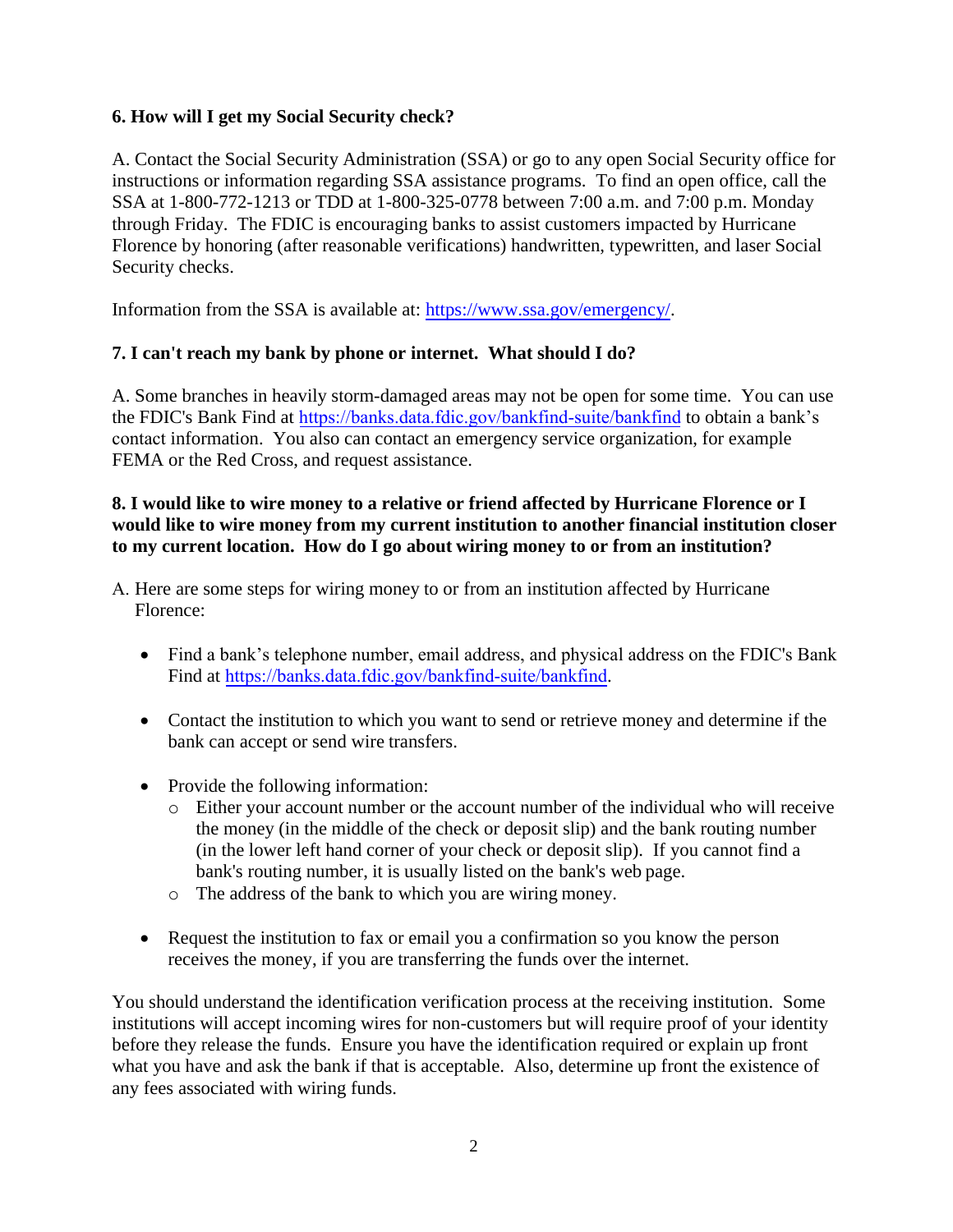### **9. How can I protect against fraud or scams?**

Protect your personal and financial information. Understand that some people may take advantage of natural disasters by using fraudulent websites, phone calls, emails and text messages claiming to offer "help" but may be trying to trick people into providing Social Security numbers, bank account numbers and other valuable details. Do not divulge your bank or credit card numbers or other personal information over the phone unless you initiated the conversation with the other party and you know that it's reputable. Be on guard against imposters who contact you claiming to be government employees or volunteers and who ask for personal financial information or money. Reject offers to cash a check for someone in exchange for a fee, even if the bank makes the funds available to you right away, as it may later turn out that the check was fraudulent.

Be careful before accepting unsolicited offers of repairs or other assistance. Deal only with licensed and insured home-repair contractors and get recommendations from people you know and trust. To check out a local business, including complaints against it, start by contacting your state Attorney General's office or your state or local consumer affairs office. In addition, get prices and other key details in writing and take your time to read and understand anything you are asked to sign.

### **Identity Theft / Verification**

### **10. I am worried about ID theft.**

A. If you feel ID theft is a concern, or have reason to believe you may be a victim of ID theft, you may place a "fraud alert" on your credit file, by contacting the fraud department at one of the three major credit bureaus for which contact information appears below.

Placing a "fraud alert" on your credit file can help prevent a thief from opening new accounts or making changes to your existing accounts. **Be aware, however, that placing an alert on your credit file also may prevent you from opening an account unless the bank can contact you and positively confirm your identity and that you are applying for credit.** 

- Equitax:  $1-800-525-6285$ ; www.equitax.com/; P.O. Box 740241, Atlanta, GA 30374- 0241
- Experian: 1-888-EXPERIAN or 1-888-397-3742; [www.experian.com/;](http://www.experian.com/) P.O. Box 9554, Allen, TX 75013
- TransUnion: 1-888-909-8872; [www.transunion.com/;](http://www.transunion.com/) Fraud Victim Assistance Department, P.O. Box 2000, Chester, PA 19016

In addition, people who think their personal information has been misused should contact the local police. They also can contact and file a complaint with the Federal Trade Commission by phone at 877-IDTHEFT or 1-877-438-4338 or TDD 1-866-653-4261 or on the Internet at [www.identitytheft.gov/.](https://www.identitytheft.gov/)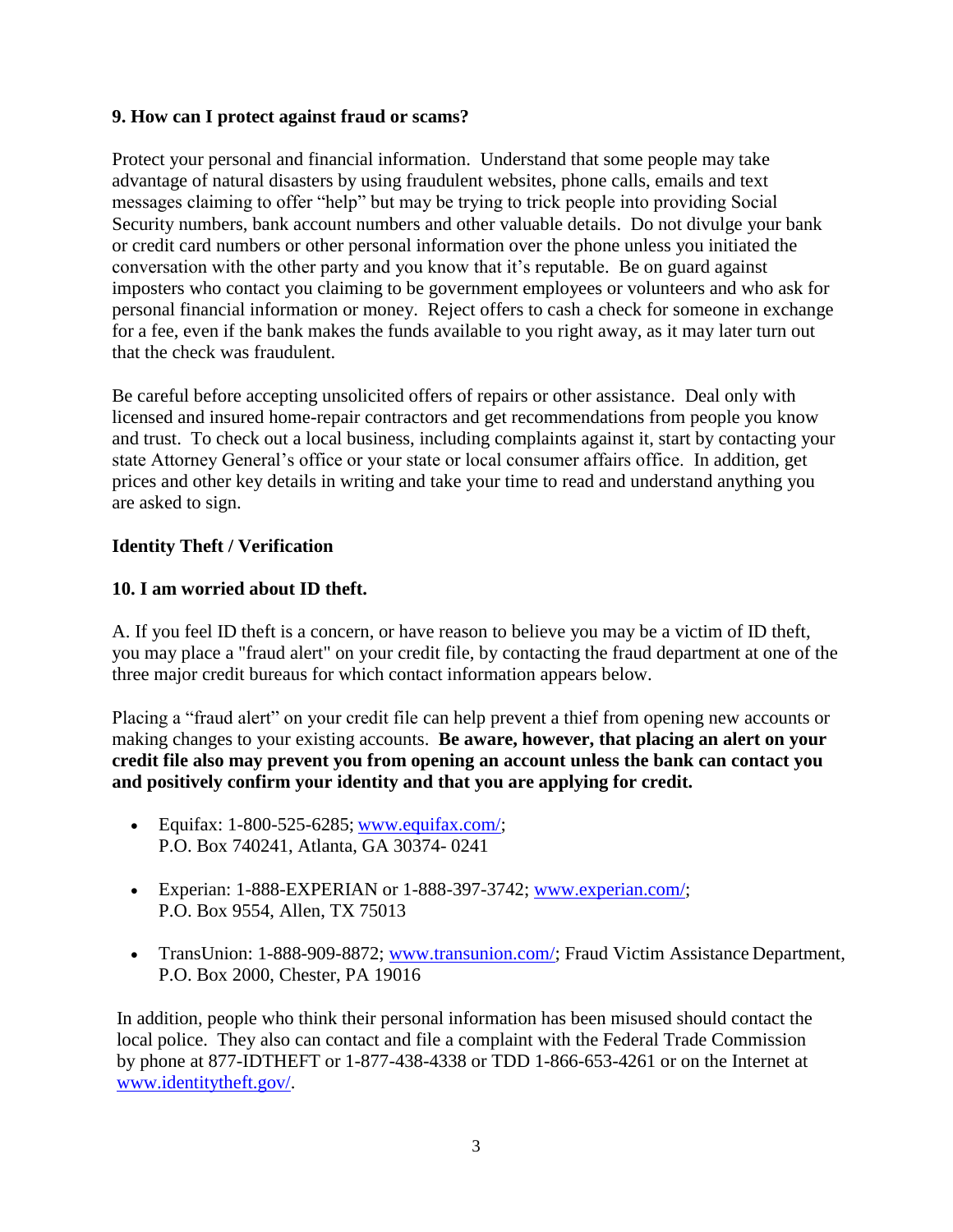As always, protect your Social Security number, bank account and credit card numbers, and other personal information, especially in response to unsolicited requests from strangers. Fraudsters may try to trick you into divulging personal information, or they may steal sensitive mail or documents from homes and offices.

# **11. Hurricane Florence forced me to evacuate without my personal IDs or financial records. How do I rebuild my financial records?**

A. These tips will help you begin to re-establish your financial records:

# **Replace your driver's license or state identification (ID) card.**

A driver's license and a state ID card for non-drivers are the most commonly used IDs for proof of identity. These documents should be replaced as soon as possible. Contact information appears below:

North Carolina Department of Motor Vehicles at <https://www.ncdot.gov/dmv/Pages/default.aspx> South Carolina at<http://www.scdmvonline.com/> Virginia Department of Motor Vehicles at<https://www.dmv.virginia.gov/>

### **Replace your Social Security card.**

The Social Security Administration's (SSA) card replacement process requires another form of identification, such as a driver's license. For more information, call 1-800-772- 1213 (TTY 1-800-325-0778) or go to [www.SSA.gov a](https://www.ssa.gov/)nd click on "Get Or Replace A Social Security Card." The website also provides information about Social Security benefit payments at [www.socialsecurity.gov/emergency.](https://www.socialsecurity.gov/emergency)

#### **Consider replacing other documents that may serve as proof of identity, such as**:

- Passport
- Employer ID card
- School ID card
- Military ID card
- Marriage or divorce record
- Adoption record
- Health insurance card (not a Medicare card)
- Life insurance policy

### **Replace your credit cards, debit cards, and checks and inquire about your safe deposit box.**

Contact your financial institution. You can call the FDIC's toll-free number 1-877-ASK-FDIC (1-877-275-3342) for bank contact information. Once connected, your financial institution should explain the process for replacing your cards, checks, and financial records. If you kept documents in your bank's safe deposit box, you may want to inquire if the boxes are intact.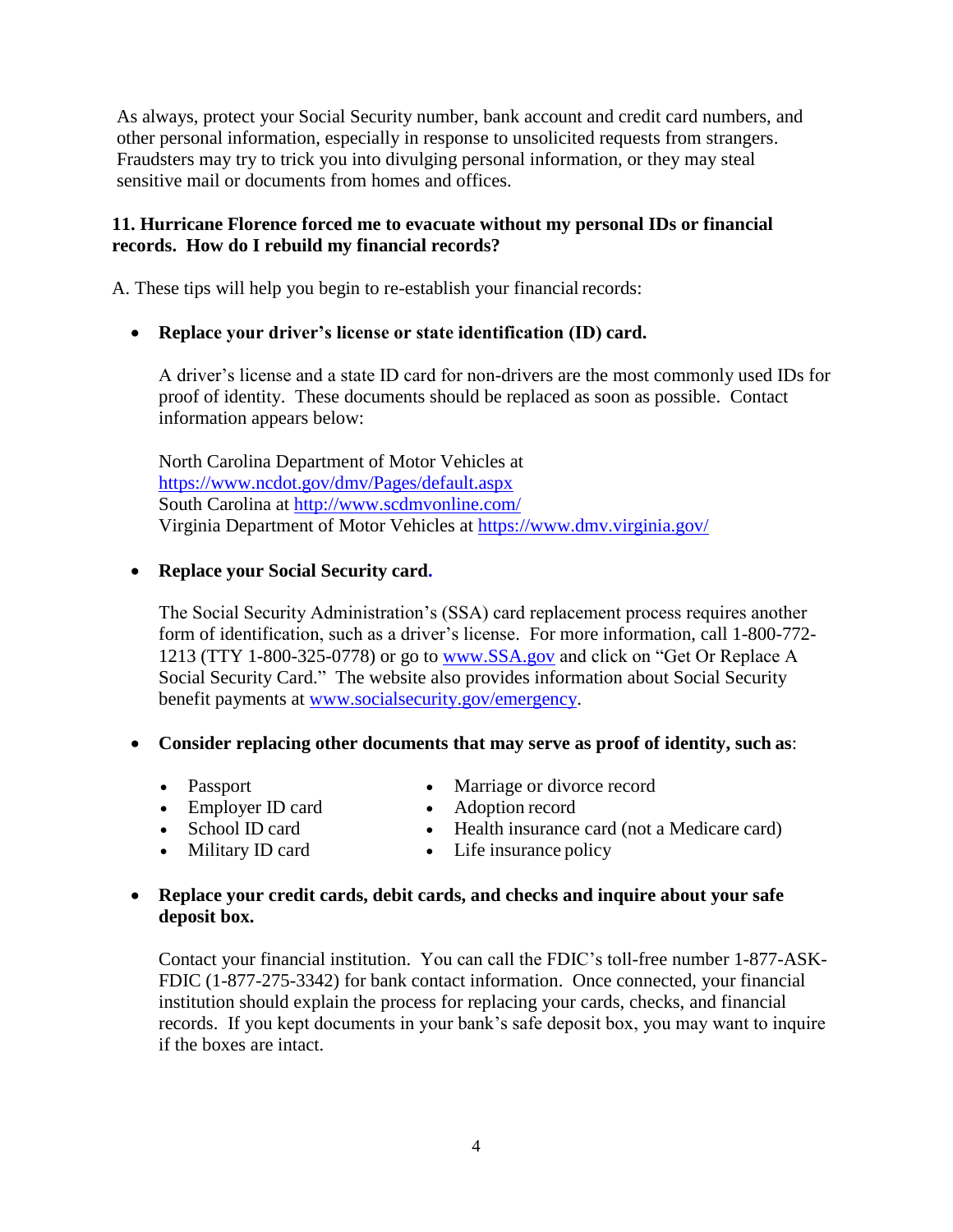You also can contact your credit card issuer if your credit card was not issued by a financial institution, or you are unsure what financial institution issued your card. Contact information for the four major credit card issuers appears below:

American Express – 1-800-528-4800 or TDD 1-800-221-9950 [www.americanexpress.com/us/content/fraud-protection](https://www.americanexpress.com/us/content/fraud-protection-center/what-you-can-do.html)[center/what-you-can-do.html](https://www.americanexpress.com/us/content/fraud-protection-center/what-you-can-do.html)

Discover – 1-800-DISCOVER (1-800-347-2683) or TDD 1-800-347-7449 [www.discover.com/credit-cards/help-center/faqs/fraud.html](https://www.discover.com/credit-cards/help-center/faqs/fraud.html)

MasterCard – 1-800-627-8372 [www.mastercard.us/en-us/consumers/get-support.html](https://www.mastercard.us/en-us/consumers/get-support.html)

Visa – 1-800-VISA-911 (1-800-847-2911) <https://usa.visa.com/support.html/>

If you do not remember the credit cards you have, you can obtain your credit report from one of the three major credit bureaus (Equifax at 1-800-525-6285, Experian at 1-888-397-3742, or TransUnion at 1-800-680-7289). Your credit report should list all credit cards in your name; a copy of this information may be provided to you at no cost under a new federal law. For details, contact a central service set up by the credit bureaus at 1-877-322-8228 or go to [www.annualcreditreport.com/index.action.](https://www.annualcreditreport.com/)

# **Bank Operations / Deposit Insurance**

# **12. If my local bank was destroyed, is my money still insured?**

A. Yes, your money is insured by the Federal Deposit Insurance Corporation (FDIC). Deposits with a FDIC-insured bank or savings institution will continue to be protected up to \$250,000. However, you should keep any financial records to help reconstruct your accounts.

#### **13. Will there be enough cash?**

A. The Federal Reserve System has and will continue to meet the currency needs of the banking industry. Be assured that sufficient resources are available to cover any shortfall.

### **14. What about the contents of my safe deposit box? Does FDIC insurance cover safe deposit boxes?**

A. No, deposit insurance does not cover the items contained in safe deposit boxes. Safe deposit boxes are not immune from theft, fire, flood, and loss. Most safe deposit boxes are held in the bank's vault, which are fire and water resistant. If possible, contact the appropriate bank branch or office to determine the condition of your box.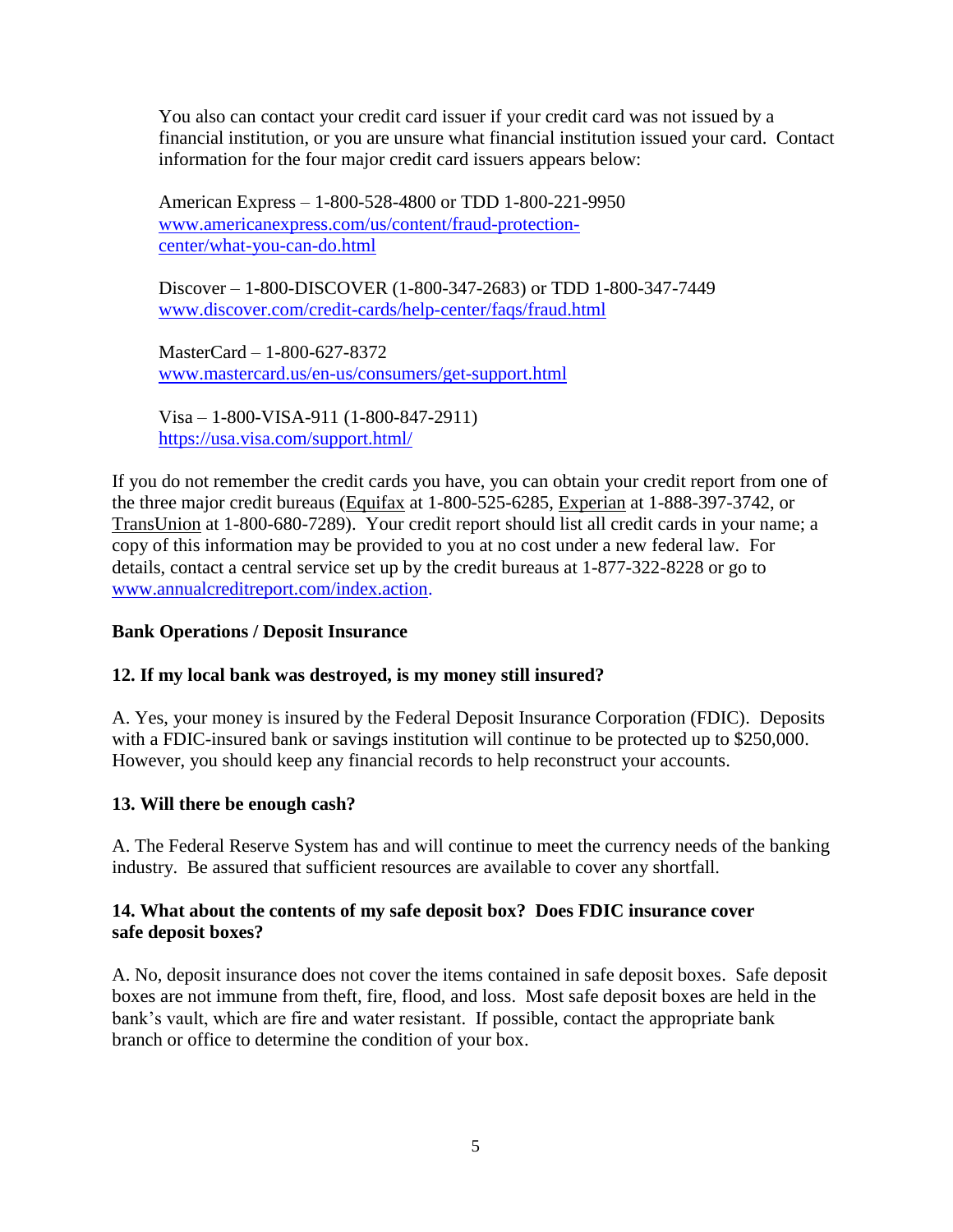# **Credit Issues**

# **15. I am no longer working due to the storm and don't have the income to live on and meet my payments. If I miss some loan payments, how will this affect my credit? Will I be charged late fees?**

A. The FDIC is encouraging banks to be understanding during this time and work with customers seriously affected by Hurricane Florence. In certain situations, the FDIC is asking banks to allow customers to skip loan payments with no adverse consequences for the borrower, extend loan terms, and restructure loans. However, before skipping payments or changing the terms of the loan, contact your bank to determine its flexibility during this time.

# **16. I need financing until insurance checks come in and I can find another job. Will banks help?**

A. We understand that not all banks provide unsecured loans, but the FDIC has encouraged banks to consider working constructively with affected consumers to meet their lending needs.

# **17. What happens if my bank has lost my records?**

A. Banks are required to have contingency plans for disruptions to operations, including natural disasters. Banks have backup record systems housed in safe locations to ensure financial records can be reconstructed and restored.

# **18. How can customers deposit or cash insurance checks?**

A. By the time emergency relief and insurance payments are received, the affected institutions should be prepared to process payments for their customers. Should a customer's primary financial institution not be able to receive these payments, it is anticipated arrangements will be made with neighboring institutions to process these payments.

# **19. I am not a customer of any of the local banks that are operational. Will another bank cash my FEMA or insurance check?**

A. It depends on the operational banks' policies and procedures for honoring checks presented by non-customers, which may consider the form of identification you can provide and the type of check, as follows:

 *FEMA Checks*. If an operational bank finds your form of identification acceptable, it may be willing to honor your FEMA check due to such checks having special security features that distinguish them from other checks.

 *Insurance Checks*. If an operational bank finds your form of identification acceptable, it may be willing to consider honoring your insurance check on a case-by-case basis.